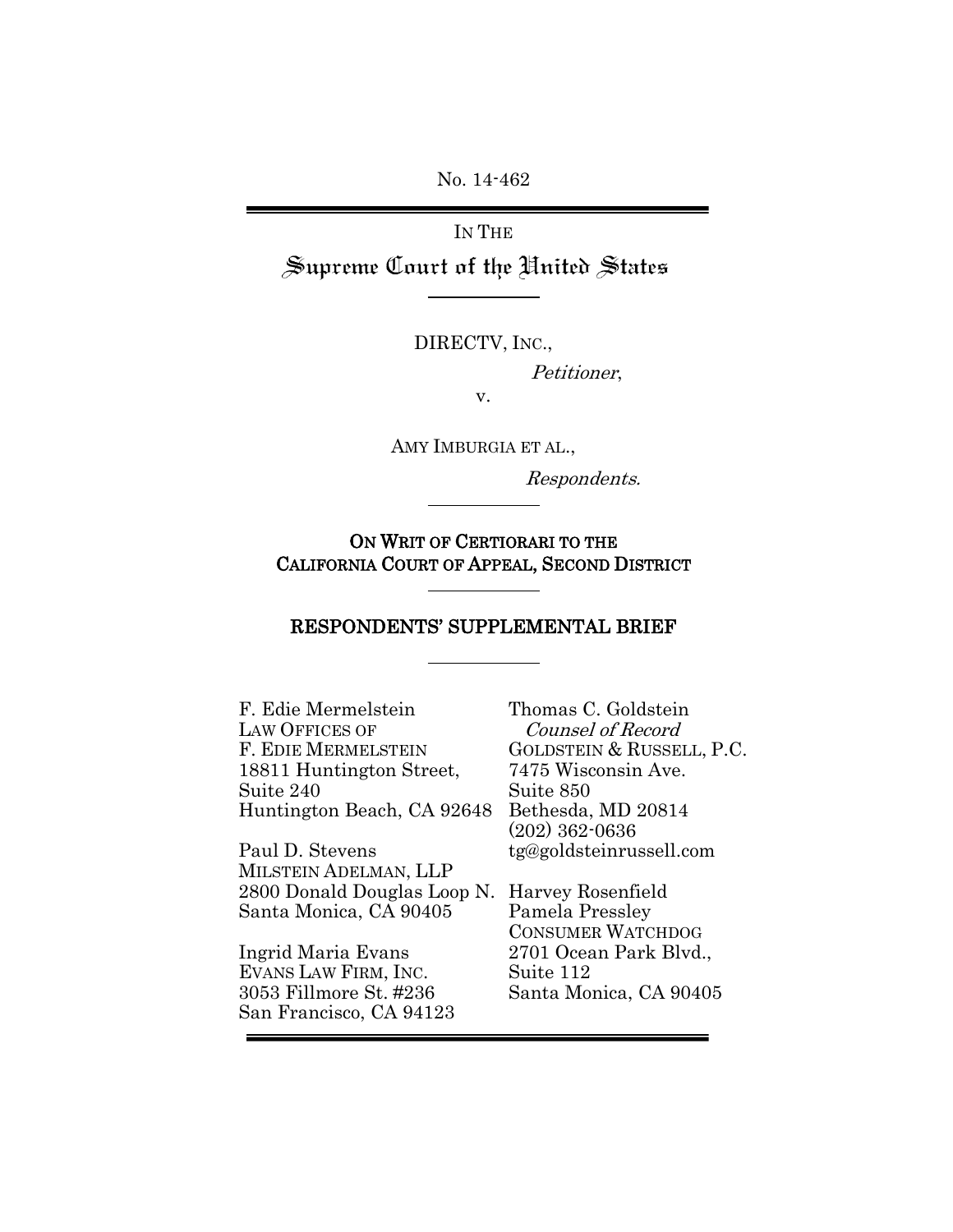### RESPONDENTS' SUPPLEMENTAL BRIEF

Respondents submit this supplemental brief to address the California Supreme Court's decision in Sanchez v. Valencia Holding Co., LLC, 2015 Cal. LEXIS 5292 (Cal. Aug. 3, 2015) (Sanchez). Petitioner's Reply Brief acknowledges Sanchez, but cites it only in a parenthetical with a "cf.," describing the decision as merely holding that the Federal Arbitration Act (Act) "preempts the prohibition on class action waivers in California's Consumer Legal Remedies Act." Reply Br. 12. That characterization is substantially incomplete.

The parties in *Sanchez* entered into an arbitration agreement governed by California law. The agreement contained a class-action waiver, accompanied by a non-severability clause providing: "If a waiver of class action rights is deemed or found unenforceable for any reason . . ., the remainder of this Arbitration Clause shall be unenforceable" (emphasis added). A California statute prohibits class action waivers. The plaintiffs accordingly argued that the waiver was unenforceable, rendering the arbitration agreement in turn unenforceable under the contract.

The Court in Sanchez applied AT&T Mobility LLC v. Concepcion, 131 S. Ct. 1740 (2011), to hold that the Act preempts the state law prohibition on class action waivers. In turn, *Sanchez* rejected the plaintiffs' argument that the arbitration agreement was unenforceable. Interpreting the specific language of the non-severability clause, the Court concluded: "Rather, the provision is most reasonably interpreted to permit the parties to choose class litigation over class arbitration in the event that the class waiver turns out to be legally invalid." 2015 Cal. LEXIS 5292, at \*42-\*43 (emphasis added). The Court ruled that the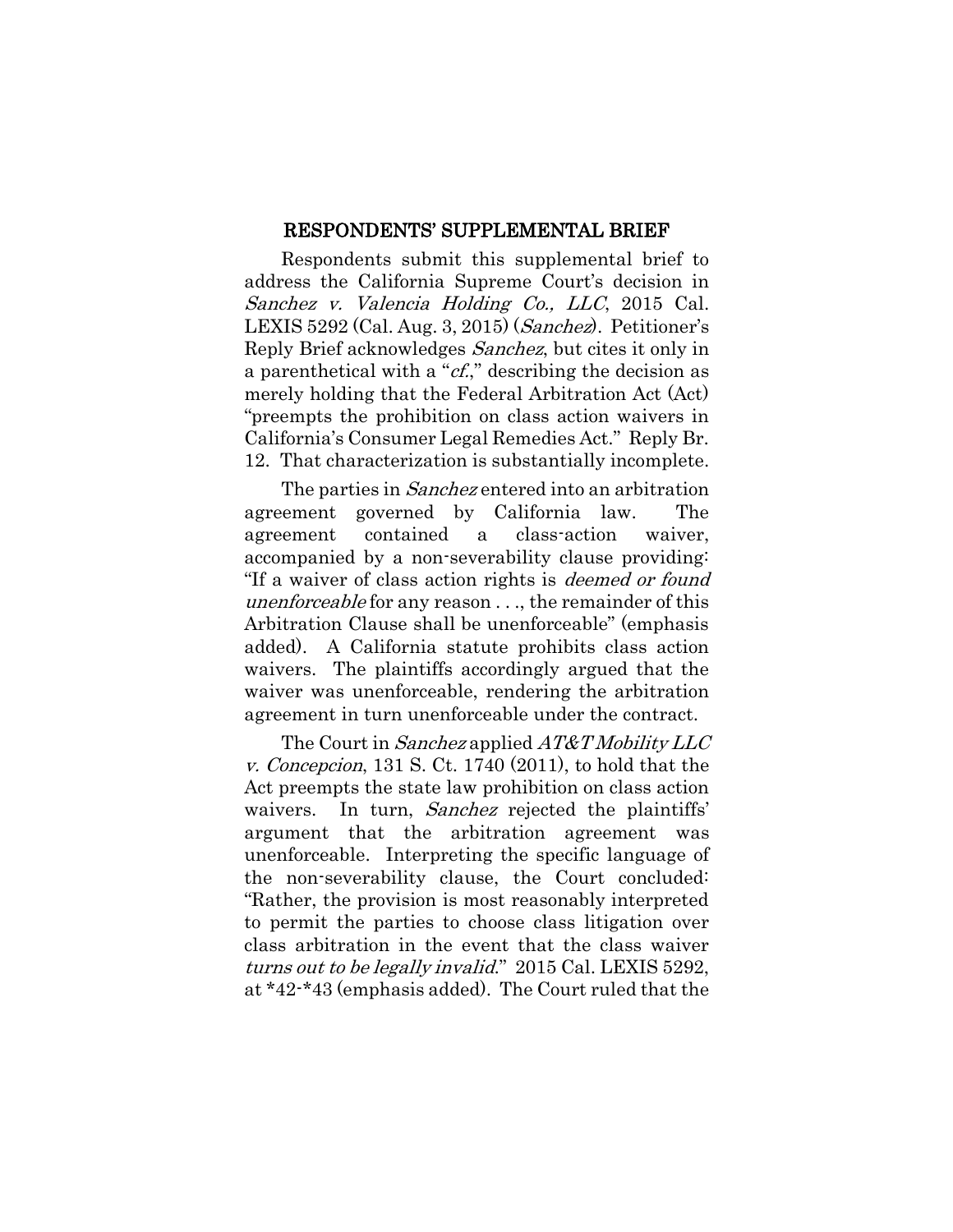class action waiver was not "legally invalid" because the relevant state law was preempted under Concepcion. Accordingly, the non-severability clause was not triggered and the arbitration provision was enforceable under the terms of the parties' contract.  $Id.$ <sup>1</sup>

The ruling in *Sanchez* tracks respondents' position precisely. As in Sanchez, the contract in this case (in Section 9) contains an arbitration provision and a class action waiver. Also as in Sanchez, the agreement contains a non-severability clause. But the language of the clause in this case differs critically from the provision in *Sanchez*. The clause states: "If, however, the law of your state would find this agreement to dispense with class arbitration procedures unenforceable, then this entire Section 9 is unenforceable" (emphasis added). Interpreting that language, the California Court of Appeal held that the determination of what "the law of your state would find" – as opposed to whether the waiver would be "deemed or found enforceable" – looks to the

1

<sup>1</sup> Moreover, it did so as a matter of state contract interpretation – not, as petitioner would have it, based on any presumption in favor of arbitration imposed by the Act. See also Chorley v. Dickey's Barbeque Restaurants, Inc., 2015 U.S. App. LEXIS 13652 (4th Cir. Aug. 5, 2015) (intervening Fourth Circuit ruling: Contractual provision at issue "is not a *state law* prohibiting arbitration. Rather, it is a contractual provision prohibiting arbitration. And it is generally well-settled that when a 'party to a contract voluntarily assumes an obligation to proceed under certain state laws, traditional preemption doctrine does not apply to shield a party from liability for breach of that agreement." (citation omitted)).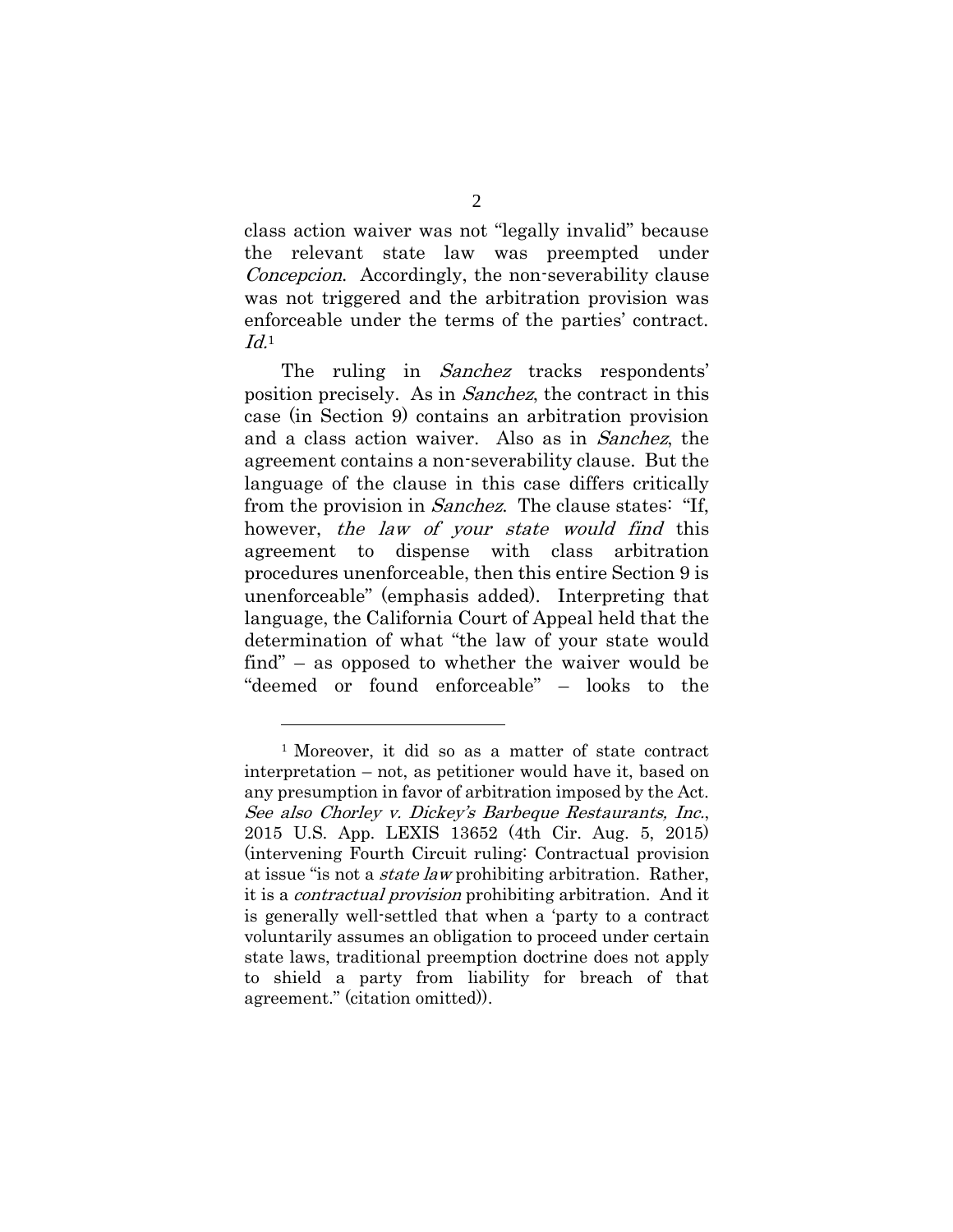requirements of California law without the preemptive effect of the Act. Because that California law prohibits class action waivers, the Court of Appeal held that Section 9's arbitration provision was unenforceable pursuant to the contract's own terms.

The ruling in *Sanchez* also supports respondents' view that the appropriate disposition may be to dismiss the petition as improvidently granted. If this case had any ongoing significance before *Sanchez*, it no longer does. Petitioner's contention that the California courts are seeking to avoid this Court's ruling in *Concepcion* lacked merit to begin with, and is now demonstrably false.

Further, respondents' Opening Brief explained – and petitioner notably does not dispute – that the nonseverability clause at issue in this case is distinct and virtually unique. It is not employed by any other Fortune 500 company, or even by petitioner any longer. Rather, petitioner and other companies frequently use language like that employed in *Sanchez* that refers more generally to whether a court would deem the class action waiver to be invalid – a question that accounts for whether the court would deem the Act to preempt a state law prohibition on such a waiver. Respondents' opening brief explained that in cases arising from such contract language, an arbitration agreement is enforceable. See Br. 35-37.

The California Supreme Court held just that in Sanchez, under which the arbitration agreements of every other substantial company – and now even petitioner – are enforceable. The contrary result in this case owes purely to petitioner's own choice – for a brief period – to employ distinct language that turns on what "the law of [the customer's] state would find."